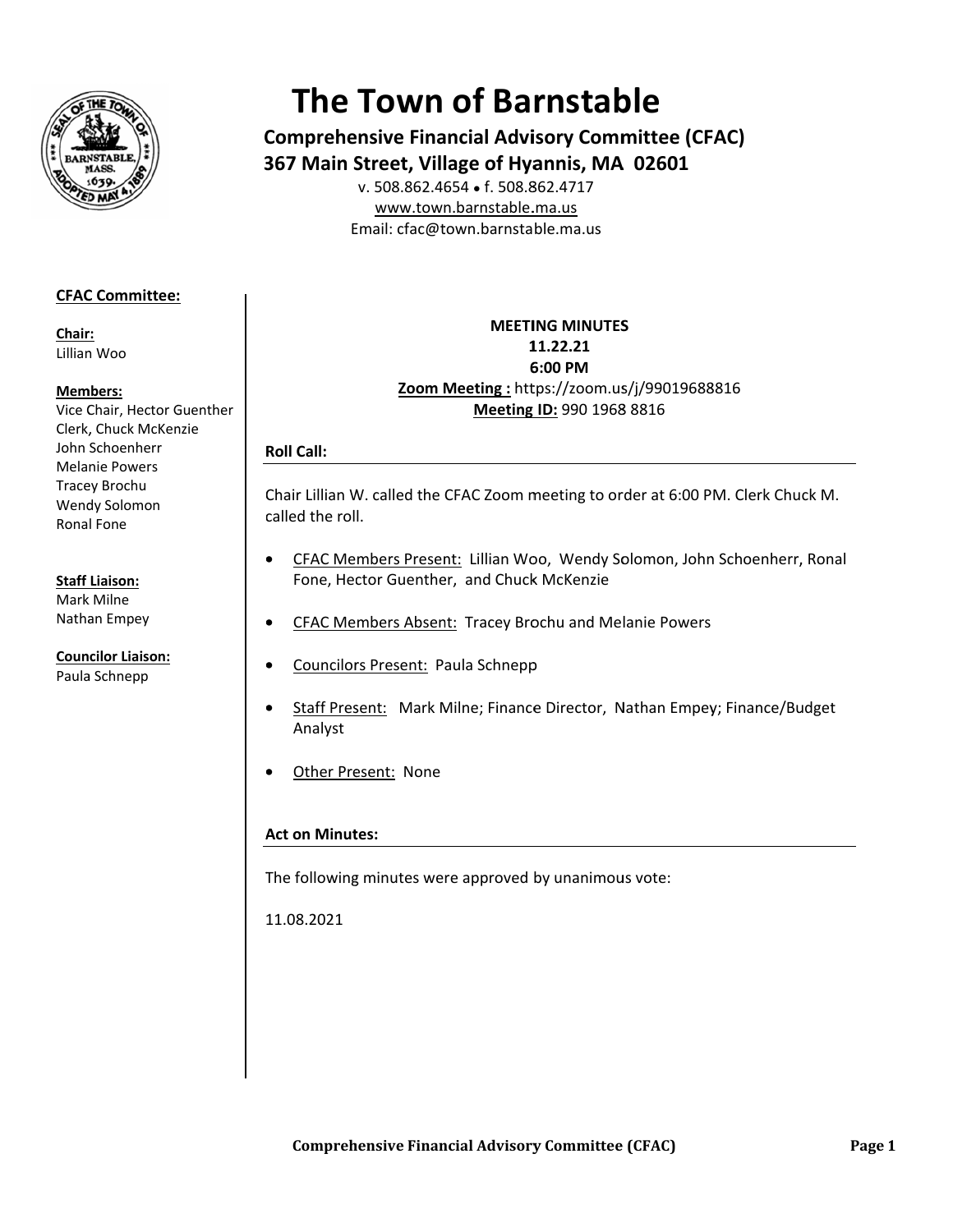#### **Public Comments:**

None

## **Correspondence:**

#### **Old Business:**

None

## **New Business:**

Director Mark M. noted a week ago today that the U.S. President Joe Biden signed the \$1.2 trillion Federal Infrastructure and Jobs Act. This will fund several different categories in infrastructure, and based on some formulas will determine what Massachusetts receives. Director Mark M. noted the first category is for roads and bridges, which Massachusetts is expected to receive about \$4.2 billion under this category. Director Mark M. noted there is a separate \$12.5 billion for the bridge investment program that is distributed by a competitive grant program, and formulas based on public transportation, Massachusetts can expect to receive \$2.5 billion. Director Mark M. also noted the bill includes a build out for electronic vehicle charging stations throughout the country, and that Massachusetts could receive \$63 million over five years. Director Mark M. noted the bill also includes a build out of high-speed internet across the country. Based on the formulas, Massachusetts could expect to receive a minimum allocation of a \$100 million for the internet program. Funding to help state and local governments to build infrastructures for impacts associated with climate change, cyber-attacks, and other extreme weather events, which Massachusetts could expect to receive \$5.8 million for weather events and \$15.7 million for cyber-attacks over five years based on the allocation formula. Massachusetts could expect to receive \$1.1 billion for water infrastructure over five years, and that funding would most likely go to the state revolving fund loan program for drinking and clean water. Director Mark M. noted there is also funding to improve the nation's airports, which Massachusetts expects to receive \$244 million. Director Mark M. noted were waiting to hear from the Common Wealth of Massachusetts on how we expect to reallocate these funds. Director Mark M. noted the expectation is that the two Cape Cod bridges will be a part of this bill competing for the funds. Director Mark M. noted these aren't direct grants to communities; it is going to the states, who then decide how to distribute the funds.

Director Mark M. noted the State of Massachusetts was in negotiations as far as putting together a spending bill for their share of the American Relief Plan (ARP) funds on how to distribute it along with surplus at the state. Director Mark M. noted the state did not come to any agreement in a timely manner, and it is going to be delayed a little longer. Director Mark M. noted we expect it to go to infrastructure, but there was nothing in the bill for clean water and sewer; it was specifically identified for drinking water. There are billions in dollars to be distributed as part of a competitive process, which we expect some of the money to be distributed to the state revolving loan fund. Director Mark M. noted the town has already received about \$7.6 million and the County received \$41.3 million in ARP funds. Agreement

Clerk Chuck M. asked what are the variables to determine what the State of Massachusetts can expect to get versus what it could get from the federal funds? Director Mark M. responded it is formulas that the federal government uses, which a lot of it is based on census data. Director Mark M. noted much of the bill was funded with \$100's of millions of dollars of already appropriated through the CARES Act money. Ronal F. asked what percent of the state federal funds could Barnstable receive? Director Mark M. responded we don't know that, but a significant amount will go into the state revolving loan fund, which is a competitive process.

Director Mark M. noted the Comprehensive Wastewater Management Plan (CWMP) is an adaptive plan that will constantly be changing over five year increments. Director Mark M. noted it is a 30-year plan, but because we cannot project over 30 years, we're really focused on the first five years. Year-to-date we have appropriated in excess of \$60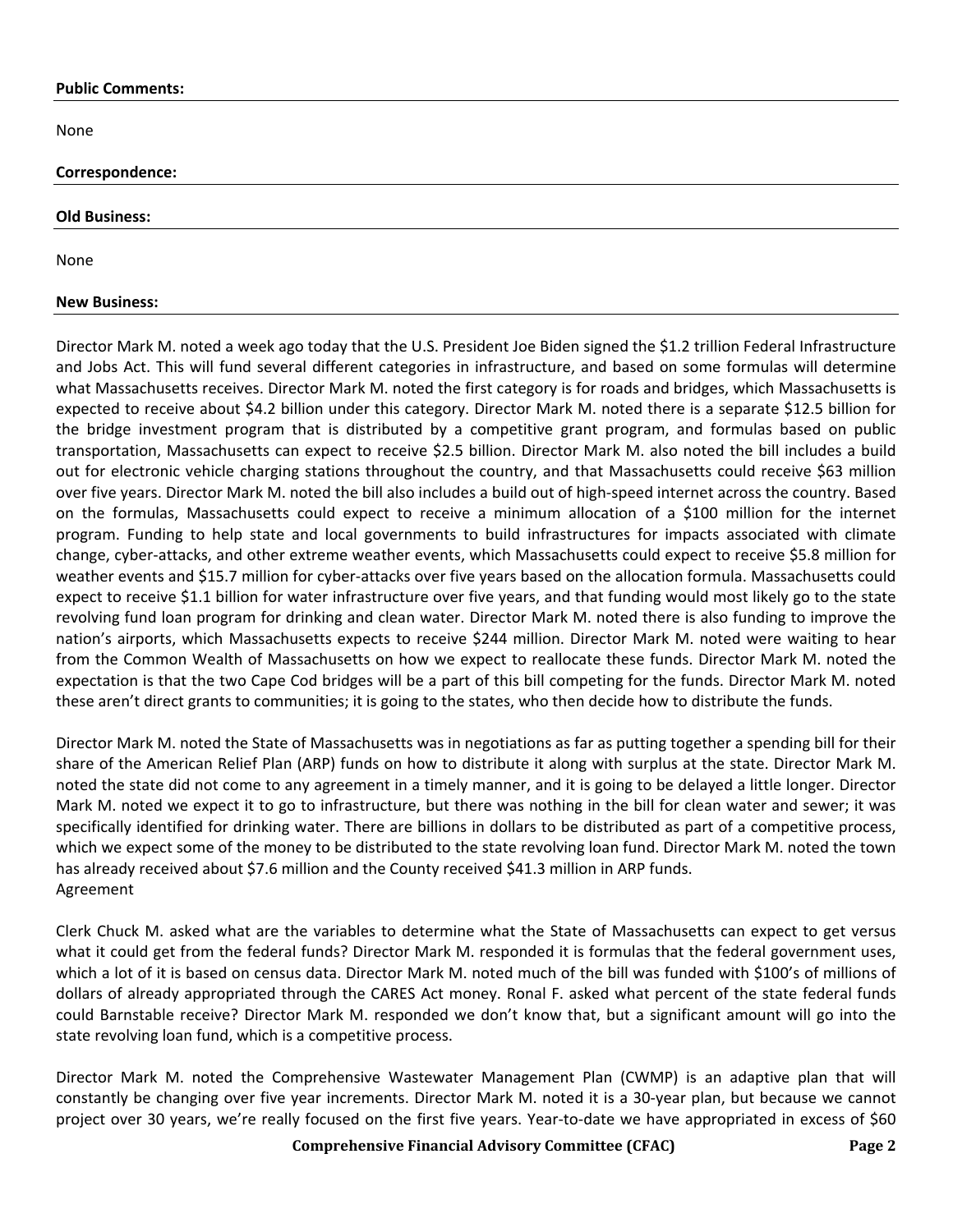million for the program and we're effectively in the second year. Director Mark M. noted we have created dedicated resources to the CWMP, for example, 100% of the local meals tax, which generates roughly \$1.5 million annually. Director Mark M. noted we have also dedicated a portion of our traditional room's tax and all of our short-term rental taxes. Director Mark M. noted the Cape & Islands Protection Fund has been created, which is funded by an additional tax on all types of lodging, which the town has received its first principal subsidies of \$8 million. This will be paid out over a four-year period. Town Council has adopted a sewer assessment ordinance, which authorizes a \$10,000 assessment for anyone who becomes part of the sewer system. Wendy S. asked how much of the \$60 million is allocated for the first five years. Director Mark M. responded that is how much we have appropriated to date in this program. Director Mark M. noted over the next five-year period we're looking at \$213 million to build out the sewer system and another \$100 million to make improvements to the existing system. Director Mark M. noted the original cost we're inflated by 5% per year. Every project starts with preliminary design cost, final design costs, and construction cost.

Director Mark M. noted as we authorize these projects to build out this system, we need to bring on over 20 positions to manage and oversee the construction, which those costs are expected to exceed over \$2 million by fiscal year 2025 and grow gradually over the next several years. Clerk Chuck M. asked is there an assumption that the labor market with return back to a more normal environment than the past eighteen months? Director Mark M. responded Public Works put together what they believe is needed to manage the projects. Public Works already has several existing positions, so based on additional staff needed and utilizing the existing positions, we know what those salary costs are going to be. Director Mark M. noted we're going to fund the preliminary cost with cash, existing debt service cost, authorized and unissued debt, and the final category is estimated debt service on future projects. Director Mark M. noted we are going to have to finance most of the future projects by going to the state revolving loan fund, however, if they can't finance all of our projects, then we'll have to go to the traditional loan markets. Director Mark M. noted we need a revenue source that will provide us enough cash on an annual basis to cover these cost, and by FY 2028, we're looking at about \$17 million in annual cash outflow. Ronal F. commented that with interest rates falling so low and based on the Reagan period where interest rates and inflation were so high does this projection factor in this risk? Director Mark M. responded we're not looking that far out as we can't project that far out. Director Mark M. noted over the past 25 years the highest interest rate that he has seen was just over 4%, but pretty confident over the next five years we'll be able to fund most of this first round at zero percent interest rate through the state revolving loan fund because they involve nitrogen reduction, but if they are not eligible for zero, we're eligible for 1.5% as a housing choice community, and anything beyond that, the trust is 2%. Director Mark M. noted the traditional bond market, our last bond issue was at 2%, but over the next five years, we may see one of those loans hitting closer to 4% through the traditional bond market method.

Director Mark M. noted based on the project cash inflows over the next five years, rooms tax generates just over \$2 million and we project it to growth to over \$2.5 million over the next several years. The local meals tax is currently at \$1.5 million and we expect it to grow gradually. Director Mark M. noted as we build the system out, properties are going to begin to tie into the system and be billed sewer assessments, but not until the outer end of the ten year forecast because we have to get the project built first. Director Mark M. also noted that these properties would start receiving a sewer utility bill, which a portion will be directed towards funding the expansion of the system. Five years out, we're looking at about \$4 million in revenue just as the debt service kicks in, however, we don't have the same amount of revenues coming into the program than outflows, so we need to close that gap. Director Mark M. noted we're anticipating cash shortfalls in every fiscal year and it will be in excess of \$10 million when the final debt service payment starts, as a result, the fund balance continues to grow into the negative.

Director Mark M. noted in order to fund the gap; we are proposing allocating \$750,000 from new property tax growth over the next five years, which provides \$3.75 million annually. Director Mark M. noted the consequences of implementing the CWMP reduces funding for our operating budgets, so we'll have to look at supplementing those operating budgets from reserves, and we think we can avoid any significant impact to the operating budgets. Director Mark M. noted the additional investment needed, if we can generate \$5.5 million more annually starting in FY 2026, in order for the program to sustain a positive fund balance. There are options to consider generating \$5.5 million as we do